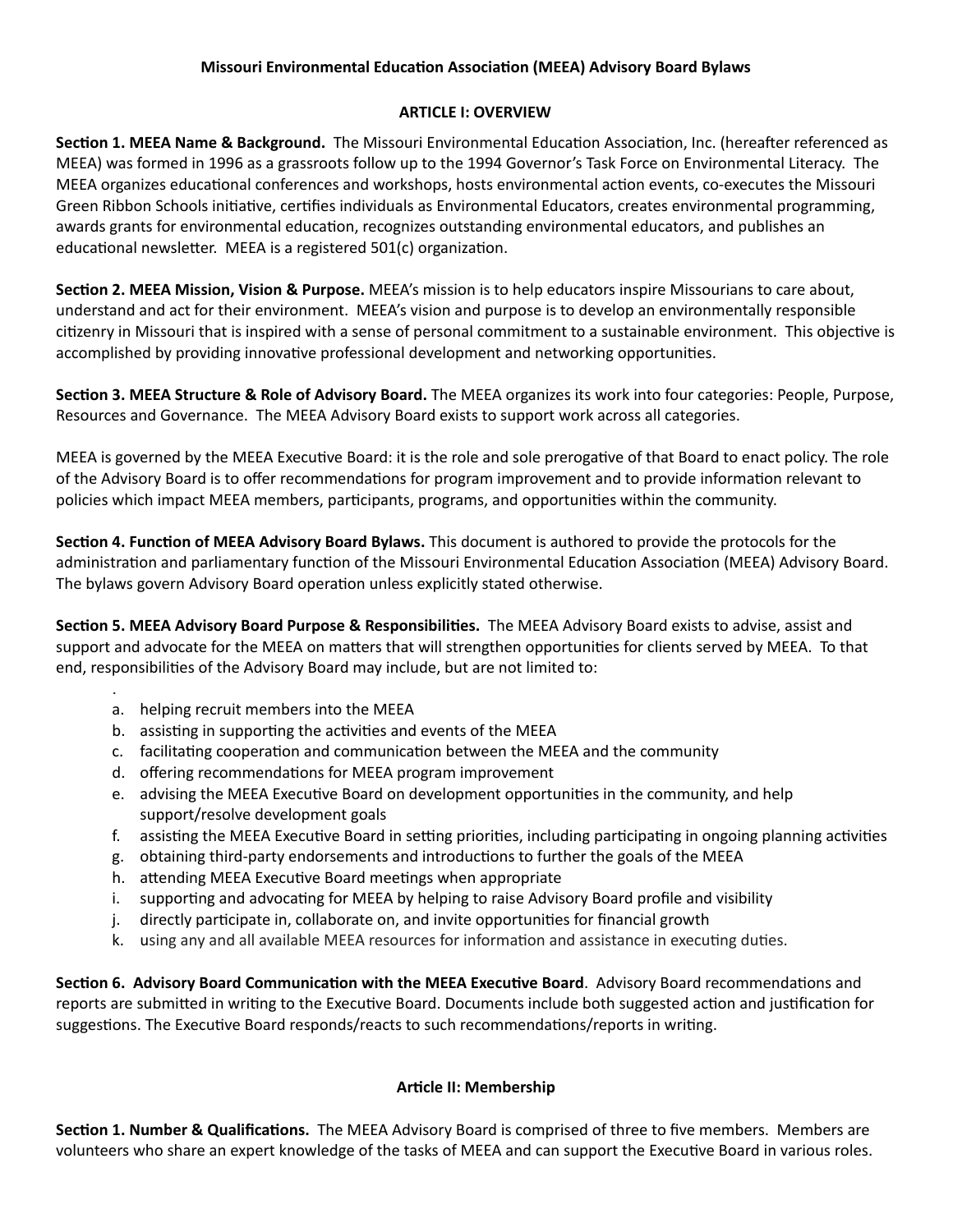**Section 2. Nomination Process & Appointment.** Advisory Board members serve at the request of the MEEA Executive Board. Inaugural board members will be selected and appointed by the MEEA Executive Director. Subsequent board members may be nominated for appointment by the Executive Director, Executive Board, and/or Advisory Board. The Executive Board retains final authority to appoint Advisory Board members by a simple majority vote.

**Section 3. Membership Representation.** Members must represent a cross-section of the community. Whenever possible, membership includes persons from various areas of the state of Missouri.

**Section 4. Attendance Requirements.** To retain good standing, members must attend at least one meeting per rolling calendar year, either in person or by remote access, and may not miss more than two consecutive meetings without reasonable cause. Attendance requirements may be modified by the MEEA Executive Board at any time, with 30 day notification to Advisory Board members. Absence from meetings can be approved by the Executive Director.

**Section 5. Leave of Absence / Resignation / Suspension / Removal. Advisory Board members may not request an** extended leave of absence.

Advisory Board members may resign by notifying the MEEA Executive Director and the other Advisory Board members. Members who are absent without reasonable cause from three successive meetings are considered as having resigned.

Members found to violate the Code of Conduct or attendance requirements may be suspended for any amount of time as designated by the MEEA Advisory Board or MEEA Executive Board following a simple majority vote of those bodies. Members who do not resolve issues leading to suspension within the designated time frame may be removed by a two-thirds vote of the MEEA Advisory Board or MEEA Executive Board. Members who pass away or experience serious incapacitation in the course of their service will be removed from membership.

**Section 6. Terms of Office.** Member terms are three years. No member may serve more than two consecutive terms, but a former member may be re-appointed after a one-year absence from the Advisory Board. Terms that originate by a member filling a vacancy of less than one full term do not apply toward the limitations of the typical terms of office.

**Section 7. Vacancies.** Positions and vacancies are filled as the Advisory Board requires, specifically if there are special areas of expertise required to meet the needs of the organization. If a member is classified as resigned or removed, the Advisory Board will move to fill the vacancy as promptly as is feasible: a vacancy may be filled for the unexpired portion of the term by the Board members then serving, even if less than a quorum, by affirmative vote of the majority thereof. An Advisory Board member so elected shall hold office until the next succeeding annual meeting or until the election and qualification of his/her successor.

#### **Arcle III. Officer Roles and Responsibilies**

**Section 1. Number of Officers.** The Advisory Board officers are a Chair, Secretary and Advisory Board Liaison. The Executive Board may designate other officers with powers and duties not inconsistent with these Bylaws. All other members are considered members-at-large.

**Section 2. Elections, Term of Office & Qualifications.** The term of leadership office is one year, and positions are elected annually by the membership from among their number. Elections may be reached by consensus or via formal vote. When possible, officers should not succeed themselves in office. When possible, officers shall have been members in good standing for at least one year prior to nomination.

**Section 3. Duties of Officers.** The Chair presides at all meetings of the Advisory Board. Duties include setting agendas and ensuring teamwork is done. S/he has and must exercise general charge and supervision of the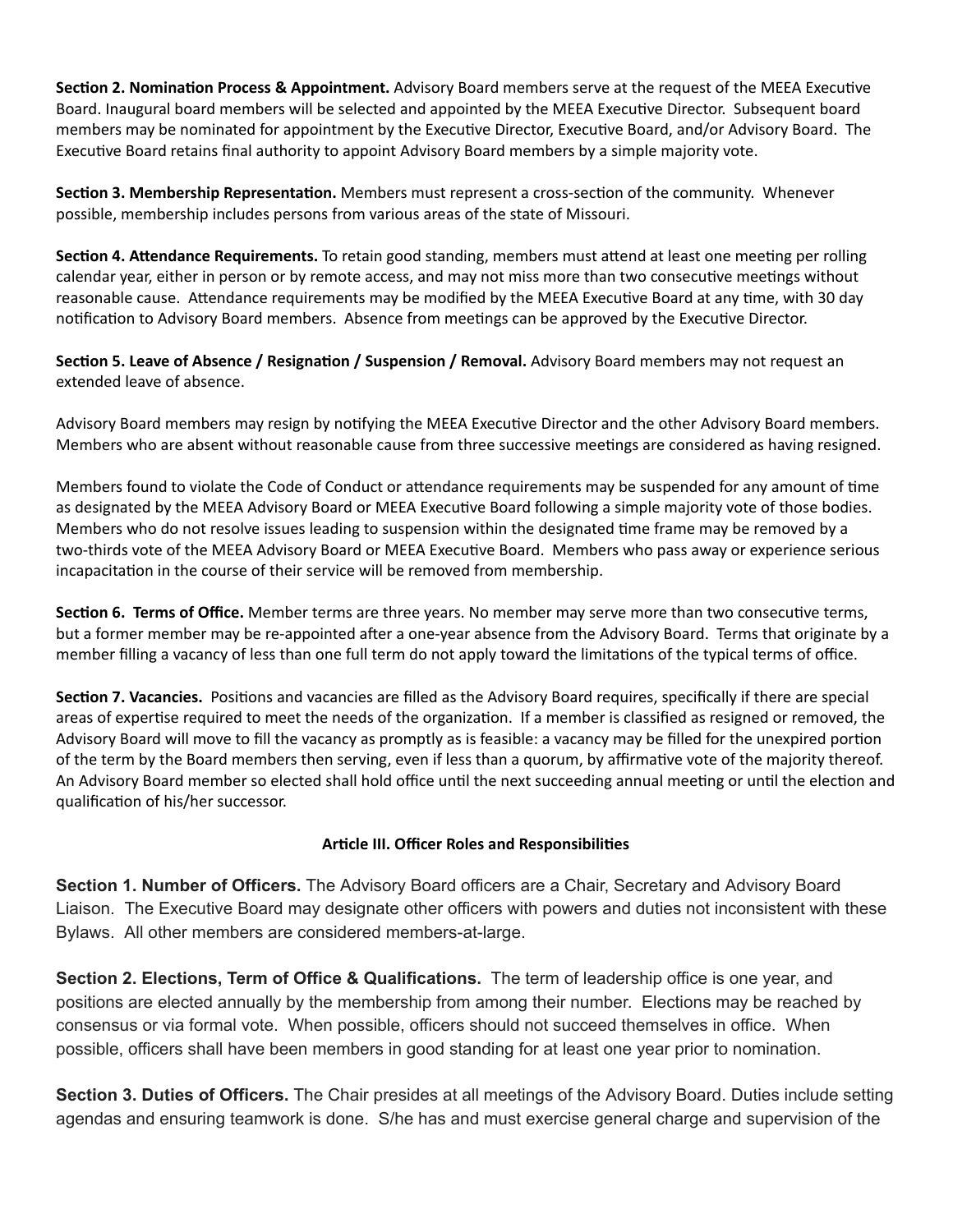affairs of the Advisory Board. The Chair should designate an alternate to preside in the case of his/her absence.

The Secretary keeps complete minutes of all meetings of the Advisory Board and performs all other duties usually pertaining to the office of Secretary. The Secretary posts notice of all meetings and provide minutes of all meetings to membership of the Advisory and Executive Boards as described in these bylaws.

The Advisory Board Liaison serves as the primary liaison with the MEEA Executive Board and Executive Director. Advisory Board Liaisons may concurrently serve as members of the Executive Board upon approval of that body.

**Section 4. Removal of Officers.** Any officer may be removed from office by the affirmative vote of two thirds of Advisory Board members at any regular or special meeting, for reasons including but not limited to nonfeasance, malfeasance, misfeasance, conduct detrimental to the interest of MEEA, lack of sympathy with MEEA objectives, or for refusal to render reasonable assistance in carrying out its purposes. Any officer proposed to be removed is entitled to at least ten days' notice, in writing, before the Advisory Board meeting at which such removal is to be considered, and is entitled to appear before and be heard by the Advisory Board at such meeting

### **Article IV: Meetings**

**Section 1. Public Meeting Scheduling & Notification.** Advisory Board meetings may be scheduled jointly by members or executively by the Chair. Meetings are open to the public: notification of meetings is published online, and in print when possible, by the Secretary. Notification of all Advisory Board meetings is provided to the Advisory and Executive Board members by the Secretary as soon as is feasible, but no later than ten days before the scheduled meeting date.

**Section 2. Meeting Minutes & Recording.** Minutes are taken at every Advisory Board meeting by the Secretary and are submitted to the Executive Board within ten working days of any meeting. If this timeframe is unworkable for any reason, the Secretary notifies both the Advisory and Executive Boards of the reason for the delay, and submits the minutes as soon as is practicable. Minutes from prior meetings are formally accepted at each Advisory Board meeting.

Meetings may be recorded for the purpose of later creating minutes. All attendees must be notified of recording immediately prior to the meeting.

**Section 3. Parliamentary Authority.** Except as otherwise provided in the bylaws, the Advisory Board is governed in its proceedings by the current edition of Robert's Rules of Order, Newly Revised.

**Section 4. Public Comments.** Every meeting includes a designated time for the public to provide comment. Each public comment may be limited to two minutes at the discretion of the Advisory Board.

**Section 5. General Meetings / Special Meetings / Executive Sessions. The Advisory Board holds general meetings at** least two times per calendar year and designates one meeting that includes the purpose of certifying the election of Board members if a quorum of the Board is present.

Special meetings may be held at any time: they may be called by the Chair, and must be called on the written or electronic request of any Advisory Board member. When possible, ten days' notice should be provided to members.

Closed executive sessions may be held at any time with the approval of a simple majority of Advisory Board members: sessions may be scheduled prior to the day and time of meeting, or called during a meeting already in progress. Notification requirements are waived for executive sessions called during existing meetings.